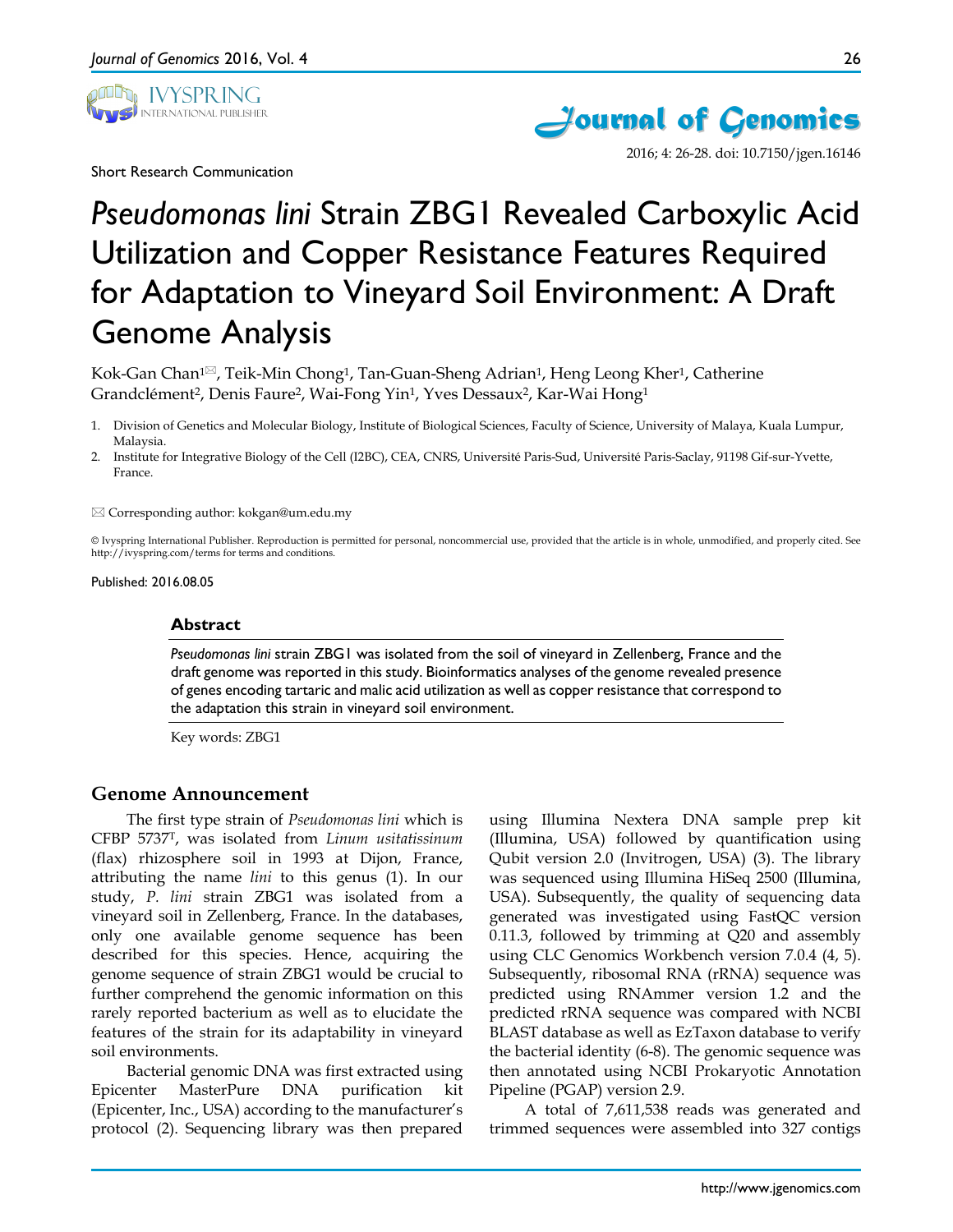with an  $N_{50}$  of 74,710 bp and an average sequencing coverage at 64.5 ×. The resulting draft genome size was at approximately 6.55 Mb with a G+C content of 58.7%. The annotation pipeline showed that this genome consisted in 6,007 coding sequences, including 5,863 protein-coding genes, 4 rRNA-coding genes, 59 tRNA-coding genes, and 1 gene encoding other RNA. There were a total of 78 pseudogenes. The genome of *P. lini* ZBG1 contained several genes likely related to the potential of the bacteria to utilize several major organic acids of grapes (9-11), such as determinants for tartrate dehydrogenase (WP\_050682071.1) and malate dehydrogenase (WP\_007899225.1). Similar sequences of both tartrate dehydrogenase and malate dehydrogenase can be found in *P. lini*, *Pseudomonas syringae*, *Pseudomonas fluorescens*, *Pseudomonas kilonensis*, *Pseudomonas chlororaphis*, *Pseudomonas marginalis*, *Pseudomonas corrugata* and *Pseudomonas mandelii* (12, 13) which were isolated from grape and/or vineyard-related environment.

In most vineyards, copper sulfate has been widely applied as a fungicide (14, 15). Consequently, a

series of copper resistance genes encoding copper chaperones (WP\_038978765.1 and WP\_008069687.1), copper oxidases CopA (WP\_050682449.1) CopB (WP\_050682450.1), CopC (WP\_038980050.1), CopD (WP\_050683399.1 and WP\_050682451.1) have been identified in the genome. The CopC periplasmic protein and the CopD membrane protein jointly participated in the copper trafficking by delivering essential copper through the inner membrane into the cytoplasm (16, 17). The CopA and CopB proteins sequester the excess essential copper (16). Such observations demonstrated the adaptability of this bacterium towards vineyard soil environment.

By comparison with the genome of *P. lini* strain DSM 16768, both genomes were differed by 49,576 bp, in which the genome size of strain ZBG1 is slightly bigger. The total annotated amino acid sequences were also compared using OrthoVenn (18). Despite sharing a total of 5,221 ortholog clusters, 13 unique ortholog clusters were identified within both genomes of *P. lini* strain ZBG1 and strain DSM 16768, respectively (Figure 1).



**Figure 1.** Comparison of both *P. lini* ZBG1 and DSM 16867. Both genomes shared a total of 5,221 ortholog clusters.

#### **Nucleotide sequence accession numbers.**

This draft-genome shotgun project has been deposited at DDBJ/EMBL/GenBank under the accession number LFQO00000000. The version described in this paper is the first version, LFQO00000000.

#### **Acknowledgement**

K.-G.C., T.-M.C., K.-W.H., and Y.D. thank the French Embassy in Kuala Lumpur (Malaysia) for the French Fellowships. This research was supported by the University of Malaya through the HIR Grants (UM-MOHE HIR Grant UM C/625/1/HIR/MOHE/ CHAN/14/1, no. H-50001-A000027; UM-MOHE HIR Grant UM C/625/1/HIR/MOHE/CHAN/01,